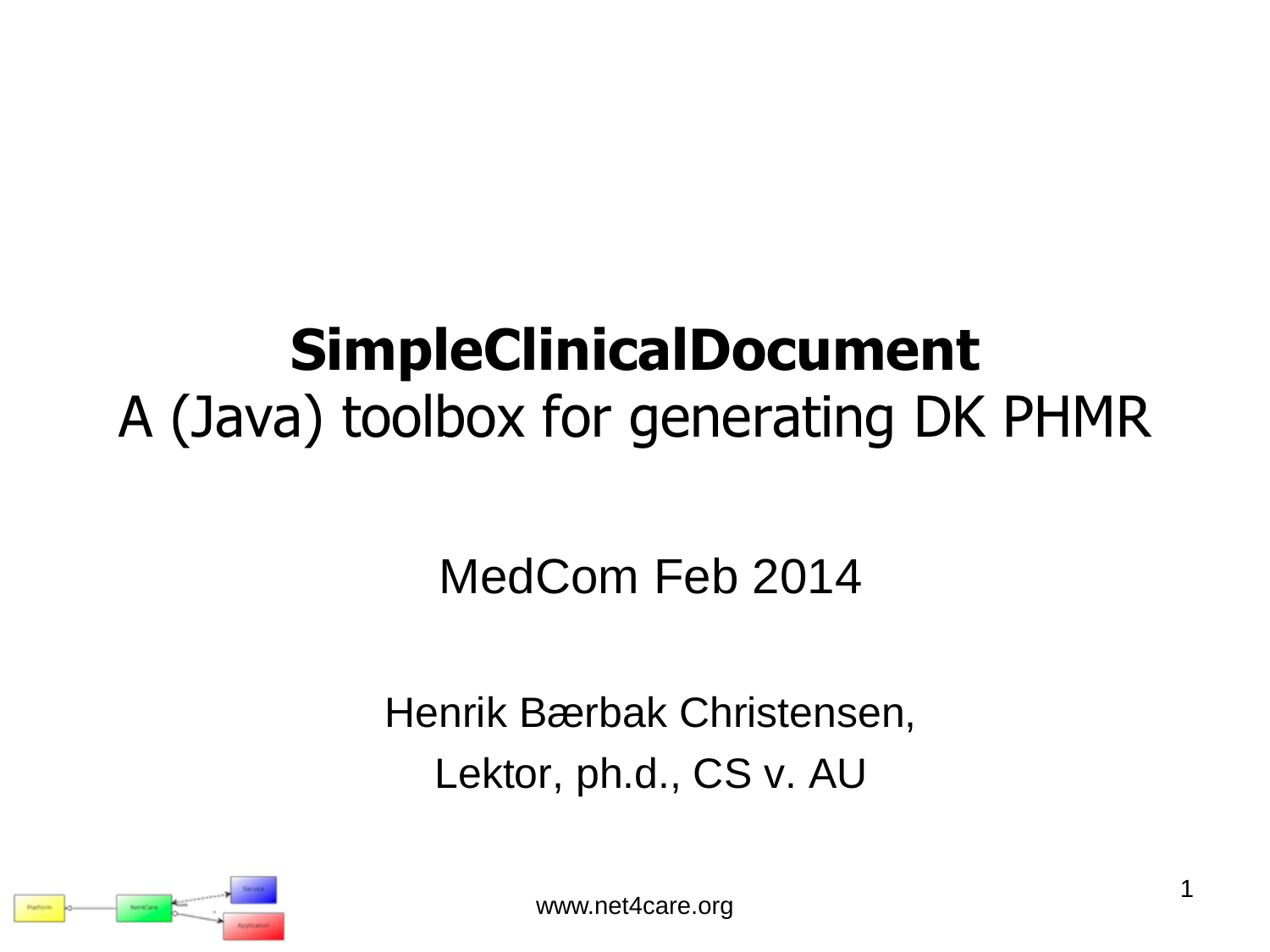## **Motivation**

### *Documents are documents*

- *"... Once everything is said, software is defined by code." [Bertrand Meyer]*
- You have to read, understand, and *interpret* the profile to make your software.
	- Sources of errors: misreading, misunderstanding, misinterpreting, and of course *errors in the profile*

## One solution: **Reference implementation**

– *… the standard from which all other implementations, with their attendant customizations, are measured, and to which all improvements are added [Wikipedia]*

#### – **Symbiotic relation with the specification itself**

• Finds defects, spots inconsistencies and ambiguity

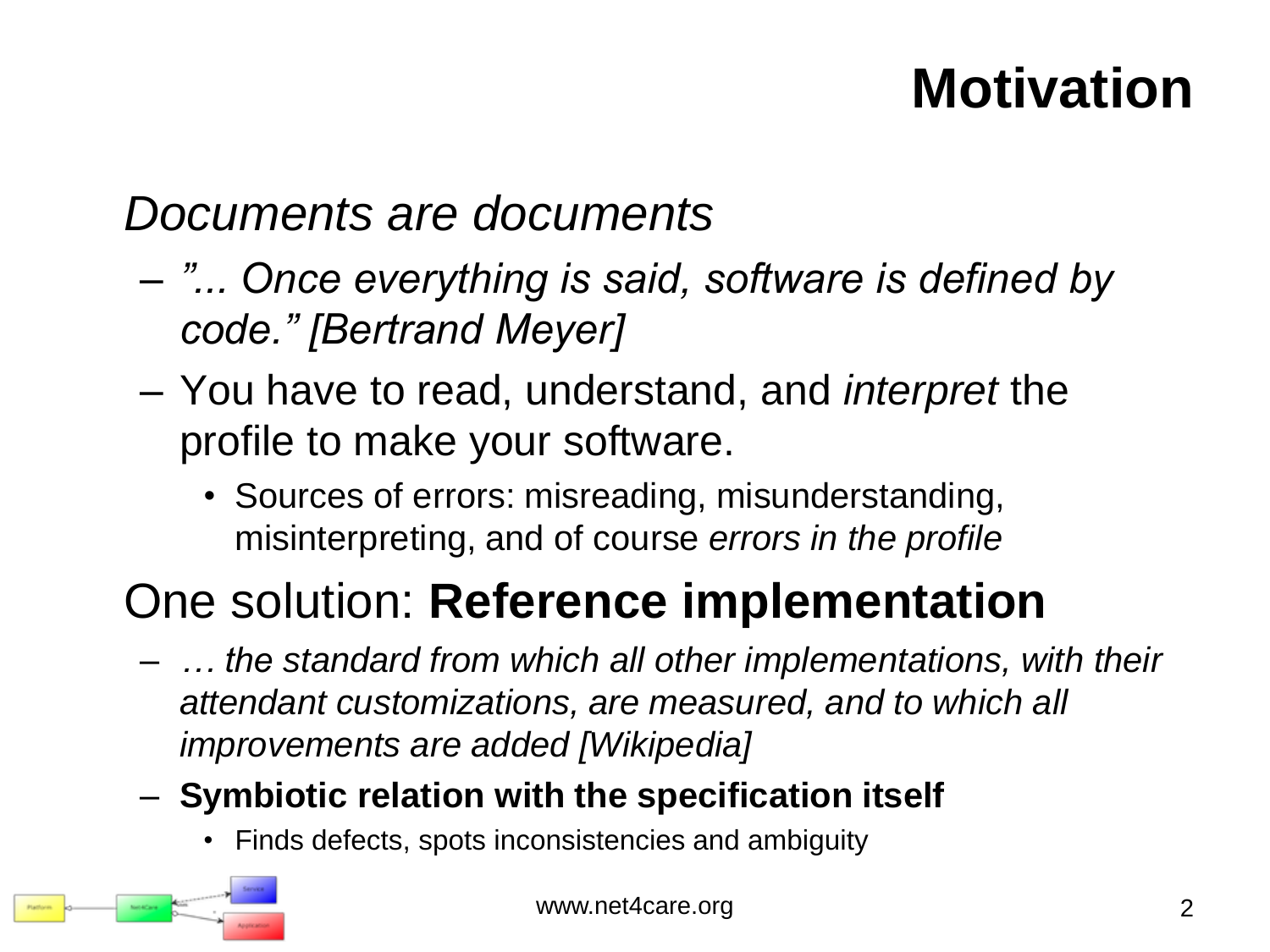# **Learning Curves**

## HL7, CDA, and PHMR are intrinsically difficult standards!

Breaking the learning curve

- Provide tutorials and documentation material
	- Major focus point in Net4Care
- Encapsulate/hide complexity
	- GreenCDA initiative
		- You define 'dynamic fields', we supply 'static fields'

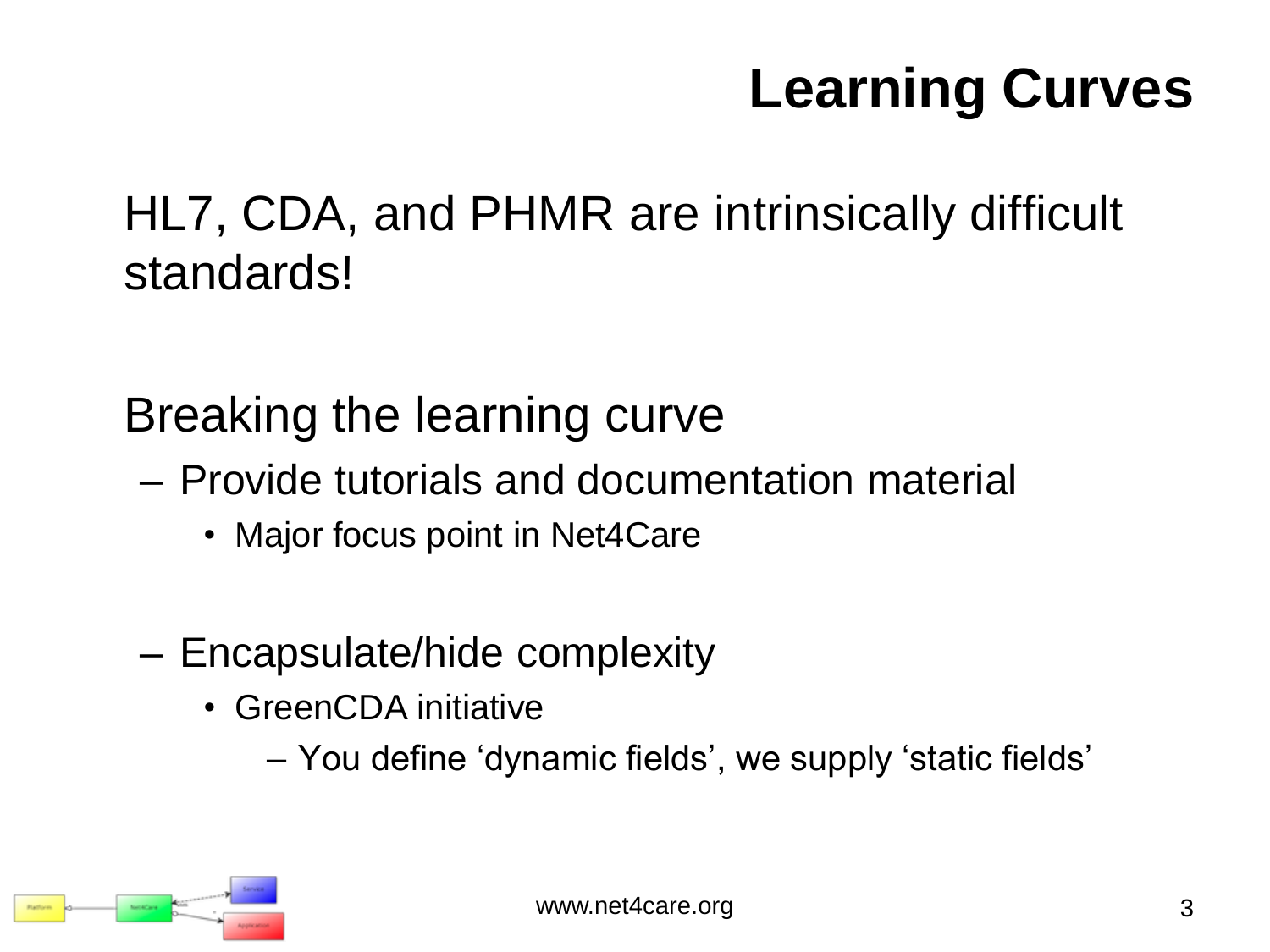# **SimpleClinicalDocument (1)**

### The 'context' information

```
// 1. Create a PHMR document as a "Green CDA", that is,
// a data structure containing only the dynamic data
\frac{1}{\sqrt{6}} of a CDA.
SimpleClinicalDocument cda = new DanishPHMR():
// 1.1 Populate with time and version info
cda.setDocumentVersion("2358344", 1);
cda.setEffectiveTime(documentCreationTime);
// 1.2 Populate the document with patient information
cda.setPatient(nancy);
// 1.3 Populate with Author, Custodian, and Authenticator
cda.setAuthor(svendborgHjerteMedicinskAfdeling, andersAndersen, documentCreationTime);
cda.setCustodian(svendborgHjerteMedicinskAfdeling);
Date at 1000 on Jan 13 = make Date Time (2014, 0, 13, 10, 0, 0);
cda.setAuthenticator(svendborgHjerteMedicinskAfdeling, andersAndersen, at1000onJan13);
// 1.4 Define the service period
from = makeDateTime(2014, 0, 6, 8, 2, 0);
```


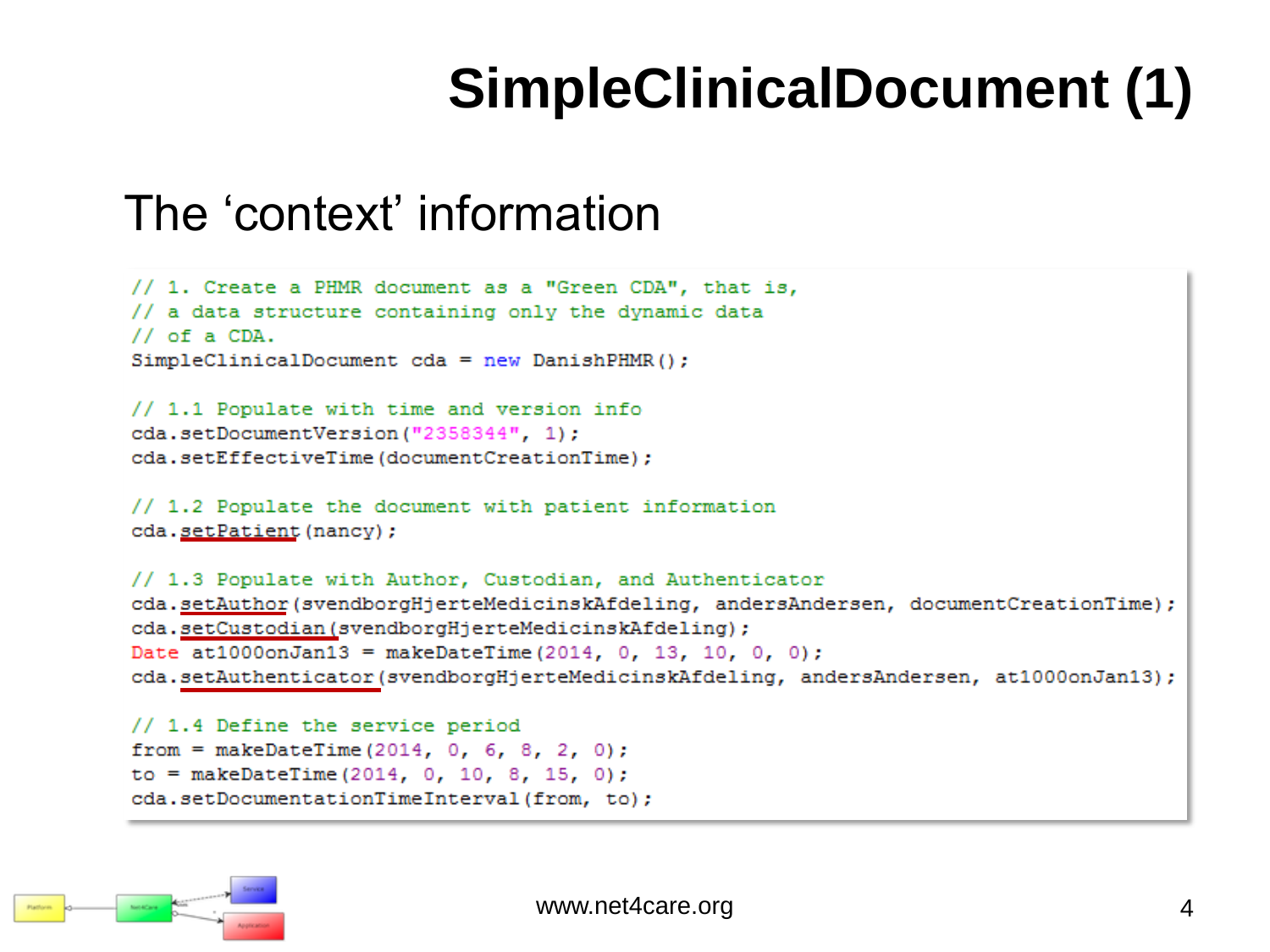# **SimpleClinicalDocument (2)**

## The 'measurement' information

#### – Convenience methods for all standard telemedical m.

```
// 1.6 Add measurements (observations)
// Example 1: Use the helper methods to easily create measurements
// for commonly used telemedical measurements, here examplified
// by weight. Note - no codes, displaynames, nor UCUM units are
// qiven.
Date at 0802on Jan 6 = makeDateTime (2014, 0, 6, 8, 2, 0);
cda.addMeasurement(NPU.createWeight(77.5, at0802onJan6));
// Use the basic methods that allow any legal
// code system to be used but requires all data to be
// provided
Date at 0745 on Jan 8 = makeDateTime (2014, 0, 8, 7, 45, 0);
Measurement weight2 =
    new Measurement ("NPU03804", "Legeme masse; Pt", 77.0, "kg", at0745onJan8);
cda.addMeasurement(weight2);
```


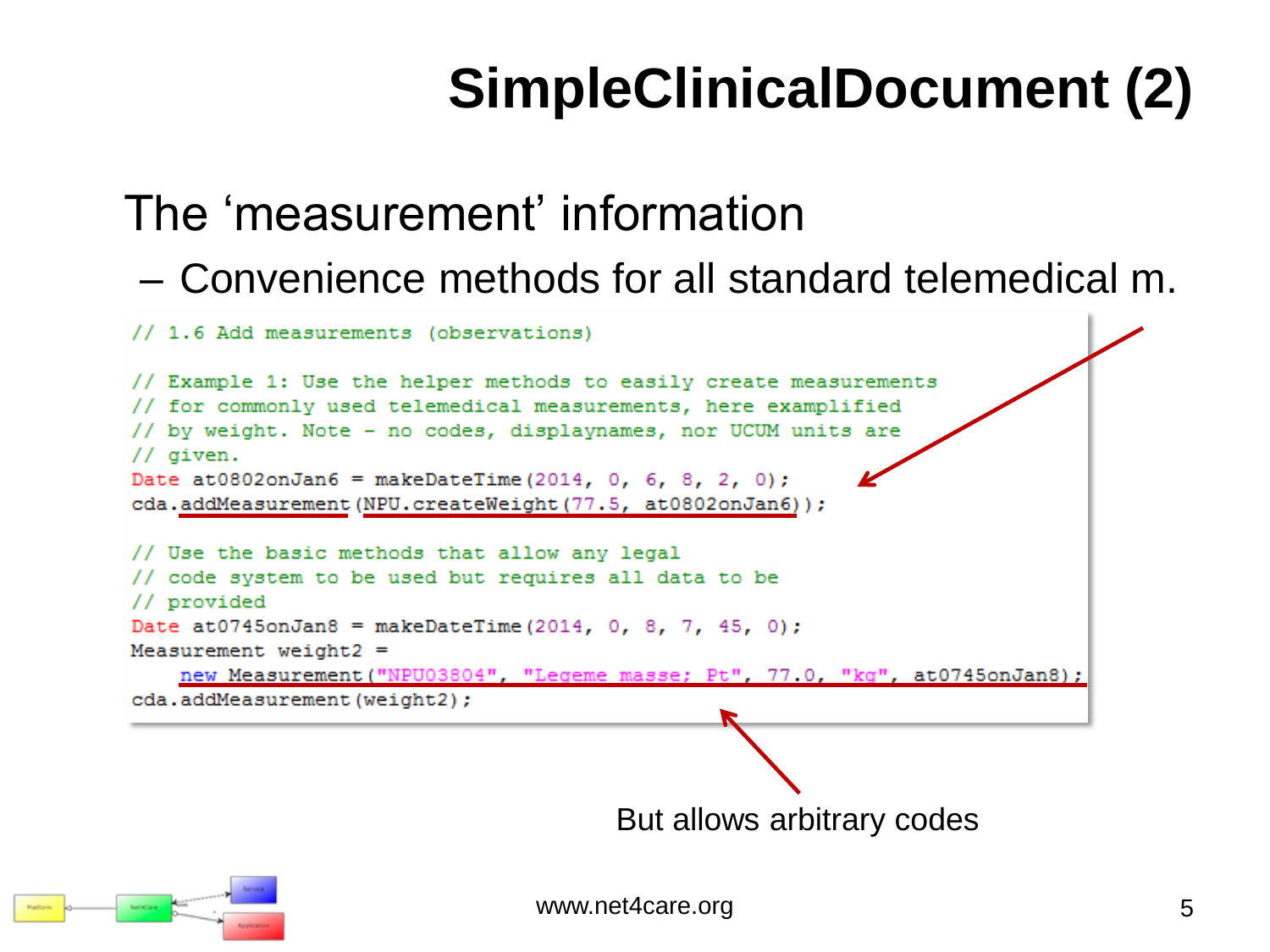## **Context Datatypes**

#### Classes for all the details...

```
// Setup Nancy as patient
nancy =new PersonIdentity ("2512484916",
        new String[]{"Nancy", "Ann"}, "Berggren", "F",
        "19481225",
        new AddressData (AddressUse.HomeAddress,
            new String[]{"Skovvejen 12", "Landet"}, "5700", "Svendborg",
            "Danmark").
         new Telecom<sup>[]</sup> {
          new Telecom(AddressUse.HomeAddress, "tel:65123456"),
          new Telecom(AddressUse.WorkPlace, "mailto:nab@udkantsdanmark.dk") }
        \rightarrow// Setup Svendborg sygehus Hjertemedicinsk B as organization
svendborgHjerteMedicinskAfdeling =
    new OrganizationIdentity ("88878685",
        "Odense Universitetshospital - Svendborg Sygehus",
        new Telecom[] {new Telecom (AddressUse. WorkPlace, "tel: 65112233") },
    new AddressData (AddressUse.WorkPlace,
        new String[]{"Hjertemedicinsk afdeling B", "Valdemarsgade 53"},
        "5700", "Svendborg", "Danmark") );
// Setup Anders Andersen as authenticator
andersAndersen =new PersonIdentity(new String[]{"Anders"}, "Andersen");
```
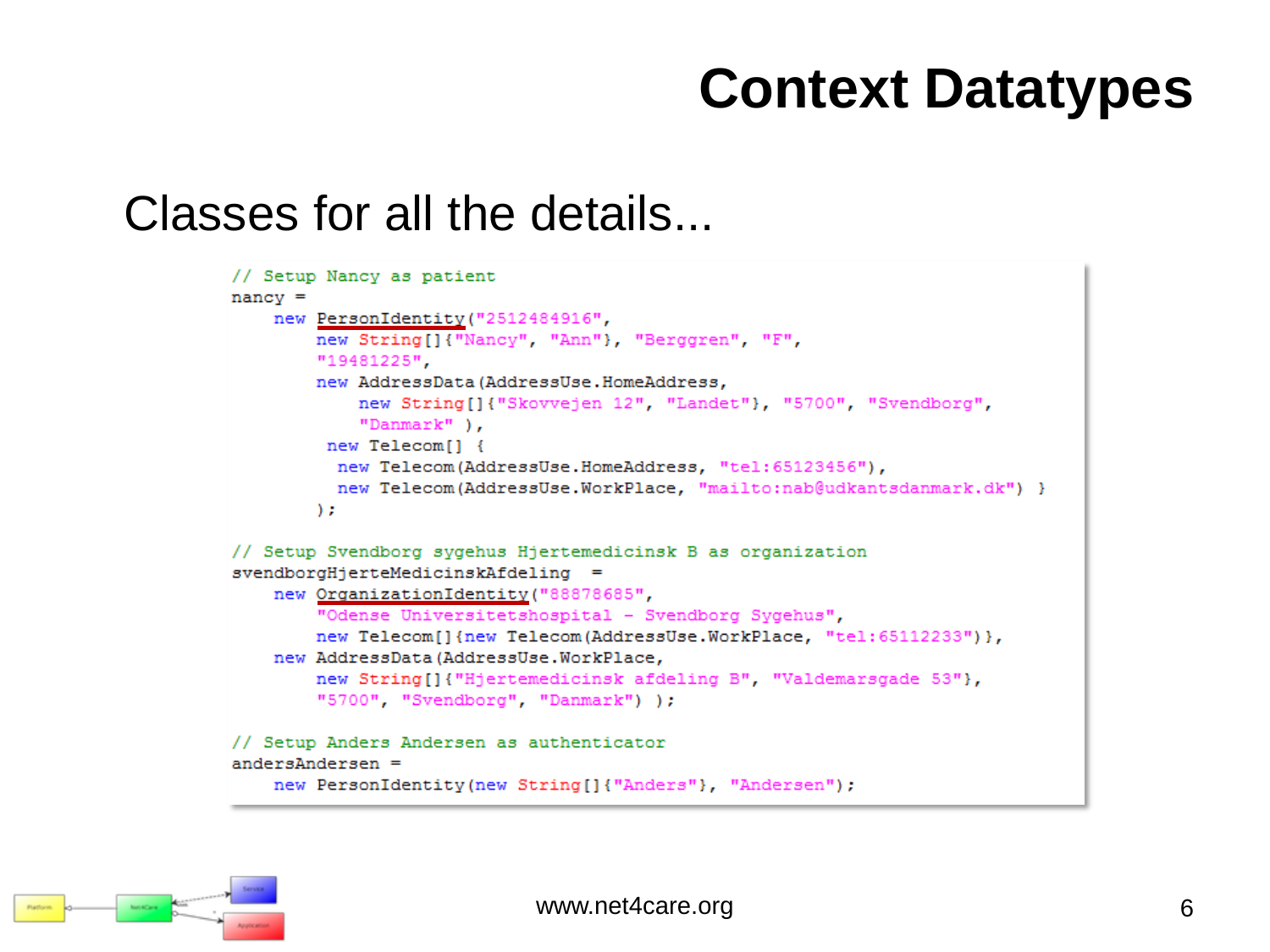# **The real trick: Building DK PHMR**

### Request the SimpleClinicalDocument to construct a DK PHMR (XML document)

// 2. Convert it into a Danish PHMR XML format DanishPHMRBuilder builder = new DanishPHMRBuilder (new StubUUIDStrategy()); cda.construct(builder); // 3. Extract the acutal XML DOM and string representation  $phmrAsXML = builder.getDocument()$ ;

|  | <clinicaldocument <="" smins="untihl7-org:v3" smins:xai="http://www.w3.org/2001/XML5chema-irgtance" th=""></clinicaldocument>                                                                                                                                                                                                                                                                                                                                                                                                                                   |
|--|-----------------------------------------------------------------------------------------------------------------------------------------------------------------------------------------------------------------------------------------------------------------------------------------------------------------------------------------------------------------------------------------------------------------------------------------------------------------------------------------------------------------------------------------------------------------|
|  | dassCode="DOCCLIM" moodCode="EVN"><br><type1d extension="POCD_HD000040" root="2.16.840.1.113883.1.3"></type1d>                                                                                                                                                                                                                                                                                                                                                                                                                                                  |
|  | <template1d root="2.16.840.1.113883.3.4208.11.1"></template1d>                                                                                                                                                                                                                                                                                                                                                                                                                                                                                                  |
|  | <id extension="aa2386d0-79ea-11e3-981f-0800200c9a66" root="2.16.840.1.113883.3.4208"></id>                                                                                                                                                                                                                                                                                                                                                                                                                                                                      |
|  | <code.code="53576-5" 20140113100000+0100"="" codesystem="2.16.840.1.113883.6.1" codesystemname="LOINC" displayname="Personal Health&lt;/td&gt;&lt;/tr&gt;&lt;tr&gt;&lt;td&gt;&lt;/td&gt;&lt;td&gt;Monitoring Report'/&gt;&lt;/td&gt;&lt;/tr&gt;&lt;tr&gt;&lt;td&gt;&lt;/td&gt;&lt;td&gt;&lt;title&gt;Hjemmemonitorering for 2512454916&lt;/title&gt;&lt;/td&gt;&lt;/tr&gt;&lt;tr&gt;&lt;td&gt;&lt;/td&gt;&lt;td&gt;&lt;effectiveTime value="></code.code="53576-5"><br><confidentialitycode code="N" codesystem="2.16.840.1.113883.5.25"></confidentialitycode> |
|  | <languagecode code="da"></languagecode>                                                                                                                                                                                                                                                                                                                                                                                                                                                                                                                         |
|  | <set1d extension="2358344" rock="2.16.840.1.113883.3.4208.100.6"></set1d>                                                                                                                                                                                                                                                                                                                                                                                                                                                                                       |
|  | cyersionNumber value="1"/>                                                                                                                                                                                                                                                                                                                                                                                                                                                                                                                                      |
|  | <recordtarget contextcontrolcode="OF" typecode="RCT"><br/><patientrole desscode="PAT"></patientrole></recordtarget>                                                                                                                                                                                                                                                                                                                                                                                                                                             |
|  | <id extension="2512484916" root="2.16.840.1.113883.3.4208.100.2"></id>                                                                                                                                                                                                                                                                                                                                                                                                                                                                                          |
|  | caddrigge="H">                                                                                                                                                                                                                                                                                                                                                                                                                                                                                                                                                  |
|  | <streetaddressline>Skovvelen 12</streetaddressline>                                                                                                                                                                                                                                                                                                                                                                                                                                                                                                             |
|  | <streetaddressline>Landet</streetaddressline>                                                                                                                                                                                                                                                                                                                                                                                                                                                                                                                   |
|  | <postalcode>5700</postalcode><br><br>sty>Svendborg                                                                                                                                                                                                                                                                                                                                                                                                                                                                                                              |
|  | <country>Danmark</country>                                                                                                                                                                                                                                                                                                                                                                                                                                                                                                                                      |
|  |                                                                                                                                                                                                                                                                                                                                                                                                                                                                                                                                                                 |
|  | <br>ctelecom value="tel:65123456" use="H"/>                                                                                                                                                                                                                                                                                                                                                                                                                                                                                                                     |
|  | <telecom use="WP" value="mailto:nab@udkantsdanmark.dk"></telecom>                                                                                                                                                                                                                                                                                                                                                                                                                                                                                               |
|  | <patient classcode="PSN" determinercode="INSTANCE"><br/>continue</patient>                                                                                                                                                                                                                                                                                                                                                                                                                                                                                      |
|  | <given>Nancy</given>                                                                                                                                                                                                                                                                                                                                                                                                                                                                                                                                            |
|  | coven>Ann                                                                                                                                                                                                                                                                                                                                                                                                                                                                                                                                                       |
|  | <html>&gt;Berggren</html> >                                                                                                                                                                                                                                                                                                                                                                                                                                                                                                                                     |
|  |                                                                                                                                                                                                                                                                                                                                                                                                                                                                                                                                                                 |
|  | <administrativegendercode code="F" codesystem="2.16.840.1.113883.5.1"></administrativegendercode><br><br>cbirthTime value="19481225"/>                                                                                                                                                                                                                                                                                                                                                                                                                          |
|  |                                                                                                                                                                                                                                                                                                                                                                                                                                                                                                                                                                 |
|  |                                                                                                                                                                                                                                                                                                                                                                                                                                                                                                                                                                 |
|  |                                                                                                                                                                                                                                                                                                                                                                                                                                                                                                                                                                 |
|  | <author contextcontrolcode="OP" typecode="AUT"></author>                                                                                                                                                                                                                                                                                                                                                                                                                                                                                                        |
|  | <time value="20140113100000+0100"></time><br><assignedauthor classcode="ASS(GNED"></assignedauthor>                                                                                                                                                                                                                                                                                                                                                                                                                                                             |
|  | <id extension="88878685" rock="1.2.208.176.1"></id>                                                                                                                                                                                                                                                                                                                                                                                                                                                                                                             |
|  | <addr use="WP"></addr>                                                                                                                                                                                                                                                                                                                                                                                                                                                                                                                                          |
|  | cstreetAddressLine>Hiertemedicinsk afdeling B                                                                                                                                                                                                                                                                                                                                                                                                                                                                                                                   |
|  | <streetaddressline>Valdemarsoade 53</streetaddressline>                                                                                                                                                                                                                                                                                                                                                                                                                                                                                                         |
|  | <br>contalCode>5700<br><oty>Svendborg</oty>                                                                                                                                                                                                                                                                                                                                                                                                                                                                                                                     |
|  | <country>Denmark</country>                                                                                                                                                                                                                                                                                                                                                                                                                                                                                                                                      |
|  | claddra                                                                                                                                                                                                                                                                                                                                                                                                                                                                                                                                                         |
|  | <telecom use="nP" value="tel:65112233"></telecom>                                                                                                                                                                                                                                                                                                                                                                                                                                                                                                               |
|  | <assignedperson classcode="PSN"><br/><b>CANTING</b></assignedperson>                                                                                                                                                                                                                                                                                                                                                                                                                                                                                            |
|  | <given>Anders</given>                                                                                                                                                                                                                                                                                                                                                                                                                                                                                                                                           |
|  | <family>Andersen</family>                                                                                                                                                                                                                                                                                                                                                                                                                                                                                                                                       |
|  |                                                                                                                                                                                                                                                                                                                                                                                                                                                                                                                                                                 |
|  |                                                                                                                                                                                                                                                                                                                                                                                                                                                                                                                                                                 |
|  | <representedorganization classcode="ORG" determinercode="INSTANCE"></representedorganization>                                                                                                                                                                                                                                                                                                                                                                                                                                                                   |
|  | <name>Odense Universitetshospital - Svendborg Svgehus</name><br>                                                                                                                                                                                                                                                                                                                                                                                                                                                                                                |
|  |                                                                                                                                                                                                                                                                                                                                                                                                                                                                                                                                                                 |
|  |                                                                                                                                                                                                                                                                                                                                                                                                                                                                                                                                                                 |
|  | <custodian typecode="CST"></custodian>                                                                                                                                                                                                                                                                                                                                                                                                                                                                                                                          |
|  | <assignedcustodian classcode="ASSIGNED"></assignedcustodian>                                                                                                                                                                                                                                                                                                                                                                                                                                                                                                    |
|  | <representedcustodianorganization classcode="ORG" determinercode="INSTANCE"><br/><id extension="88878685" root="1.2.208.176.1"></id></representedcustodianorganization>                                                                                                                                                                                                                                                                                                                                                                                         |
|  | <name>Odense Universitetshospital - Svendborg Sygehus</name>                                                                                                                                                                                                                                                                                                                                                                                                                                                                                                    |
|  | <telecom use="wP" value="tel:65112233"></telecom>                                                                                                                                                                                                                                                                                                                                                                                                                                                                                                               |
|  | caddr use="WP">                                                                                                                                                                                                                                                                                                                                                                                                                                                                                                                                                 |
|  | <streetaddressline>Hiertemedicinsk afdeling B</streetaddressline>                                                                                                                                                                                                                                                                                                                                                                                                                                                                                               |
|  | <streetaddressline>Valdemarscade 53</streetaddressline>                                                                                                                                                                                                                                                                                                                                                                                                                                                                                                         |
|  | <postalcode>\$700</postalcode><br><br>solv>Svendborg                                                                                                                                                                                                                                                                                                                                                                                                                                                                                                            |
|  | country>Danmark                                                                                                                                                                                                                                                                                                                                                                                                                                                                                                                                                 |
|  |                                                                                                                                                                                                                                                                                                                                                                                                                                                                                                                                                                 |
|  |                                                                                                                                                                                                                                                                                                                                                                                                                                                                                                                                                                 |
|  |                                                                                                                                                                                                                                                                                                                                                                                                                                                                                                                                                                 |

ASSIGNED"><br>http://www.assigner.com <u>in indication</u>

```
<component typeCode="COMP" contextConductionInd="true">
     <section classCode="DOCSECT" moodCode="EVN">
      <templateId root="2.16.840.1.113883.10.20.1.7"/>
      <templateId root="2.16.840.1.113883.10.20.9.1"/>
      <code code="46264-8" codeSystem="2.16.840.1.113883.6.1"/>
      <title>Medical Equipment</title>
      <entry typeCode="COMP" contextConductionInd="true"><br><organizer classCode="CLUSTER" moodCode="EVN">
         <templateId root="2.16.840.1.113883.10.20.9.4"/>
        <statusCode code="completed"/>
         <participant typeCode="SBJ">
          <templateId root="2.16.840.1.113883.10.20.9.9"/>
          <participantRole classCode="MANU">
           <playingDevice.classCode="DEV".determinerCode="INSTANCE">
                                                            .1.113883.3.4208.100.7" displayName="Weight"/>
            <code code="EPO12225" codeSystem="2.16
             <manufacturerModelName>Manufacturer: AD Company / Model: 6121ABT1</manufacturerModelName>
             <softwareName>SerialNr: 6121ABT1-987 Rev. 3 / SW Rev. 20144711</softwareName>
           </playingDevice>
          </narticinantRole>
        \le/participant>
       </organizer>
      </entry>
    \le/section >
   </component>
  </structuredBody>
 \epsilon/comnonent>
</ClinicalDocument:
```
(\*) Generator of random UUIDs, here a *stub* is supplied to ensure reproducable tests.

www.net4care.org

(\*)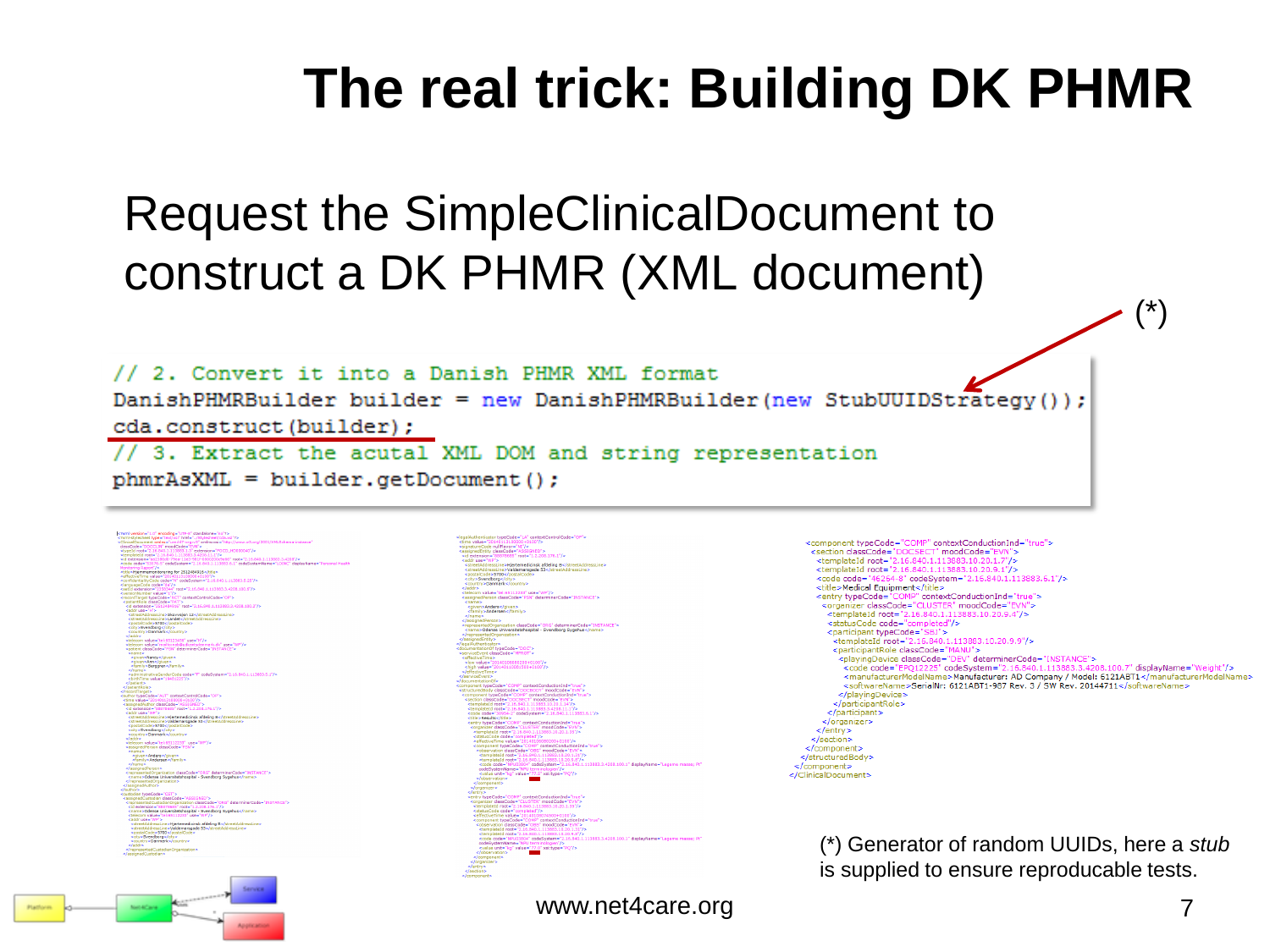## **Tools for the developers**

### Construct your own 'builders'

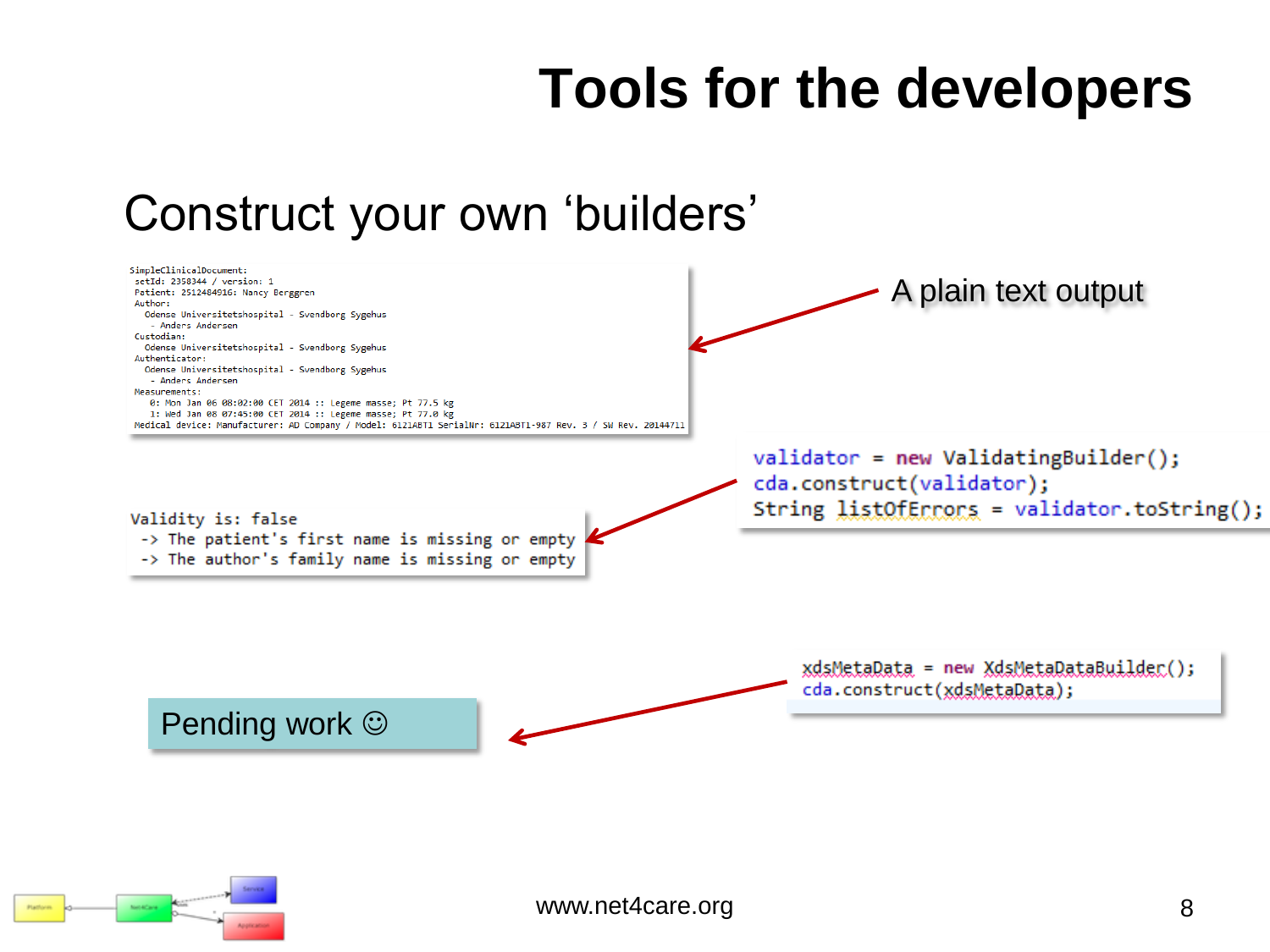## **Vision**

### Open source Java module,

– open for contribs (bug fix, other languages, ...)

### Website with tutorials and examples

## Stay in sync with Danish Profile